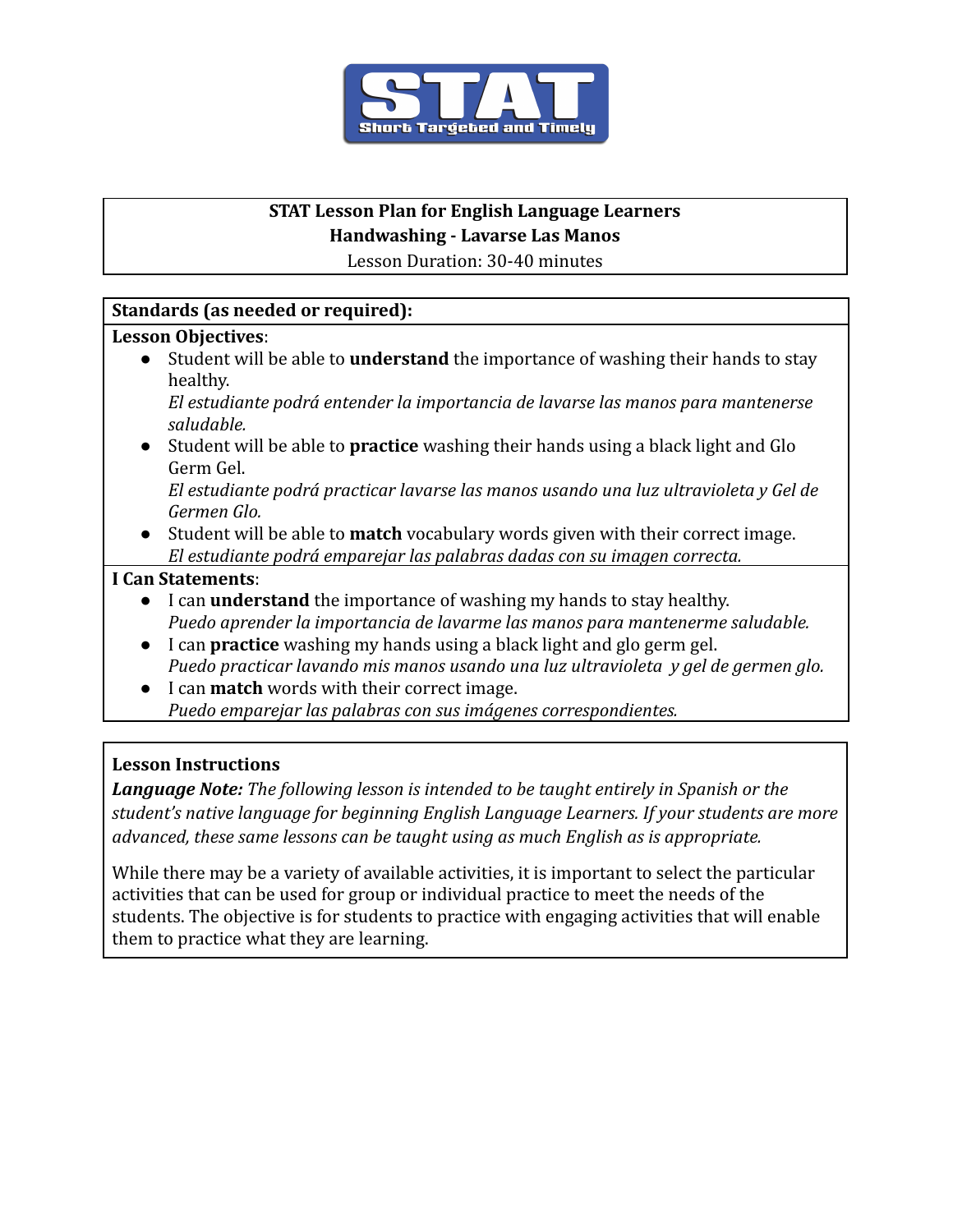

### **Materials Needed** (click on links to open)

- [Glo Germ Gel](https://www.amazon.com/s?k=glo+germ+gel&ref=nb_sb_noss_1) (can be purchased online)
- Black light flashlight
- [Poster Board Hand](https://drive.google.com/file/d/1znwyUtuuyf6gxmZANKwp_xgSQAEhjMyR/view?usp=sharing) with Velcro images of germs (optional)
- Cut out [Vocabulary for Handwashing Lesson](https://drive.google.com/file/d/15zdOSxLAlLyAoxB3xsLTmbmshJgg1bG0/view?usp=sharing)
- [Quizlet](https://quizlet.com/_a8yx79?x=1qqt&i=2rb91e)
- [EdPuzzle](https://edpuzzle.com/assignments/61aeeca037d78842a69e7dfc/watch)
- Quia [with answers](http://www.quia.com/quiz/8123103.html)/[without answers](http://www.quia.com/quiz/8123106.html)
- Copies of <u>[Pre-](https://docs.google.com/document/d/15X5Cj8mHgm3RQihDwK6MtxZvALrCfqYPSyFZSFHESK8/edit)/[Post-Test](https://docs.google.com/document/d/1ZphaxlluoUH7wl0sRR1U7V7IrrTPGdC-bNooou4hQkY/edit)</u>

# **Target Vocabulary/Phrase**

- Wash your hands
- Germs
- Pesticides
- Nicotine
- Poop/Feces
- Dirt
- Soap
- Clean
- Dirty
- Water

#### **Pre-Test Questions**

- 1. What is something that makes your hands dirty?
- 2. How many seconds should you wash your hands?
- 3. What should you use when washing your hands?
- 4. What is a chemical often found on plants?
- 5. What is this a photo of?

# **Introduction/Opener/Activate Prior Knowledge**

- As a group, open up the lesson asking students what they know about washing their hands and why it is important. Ask students how often they wash their hands and for how long.
- When should we wash our hands?
- Can anyone tell me how to say *pesticidas* in English?
- Instructor may follow with introducing vocabulary terms and or lead with the Poster Board Hand exercise placing each word and image with Velcro onto the hand.

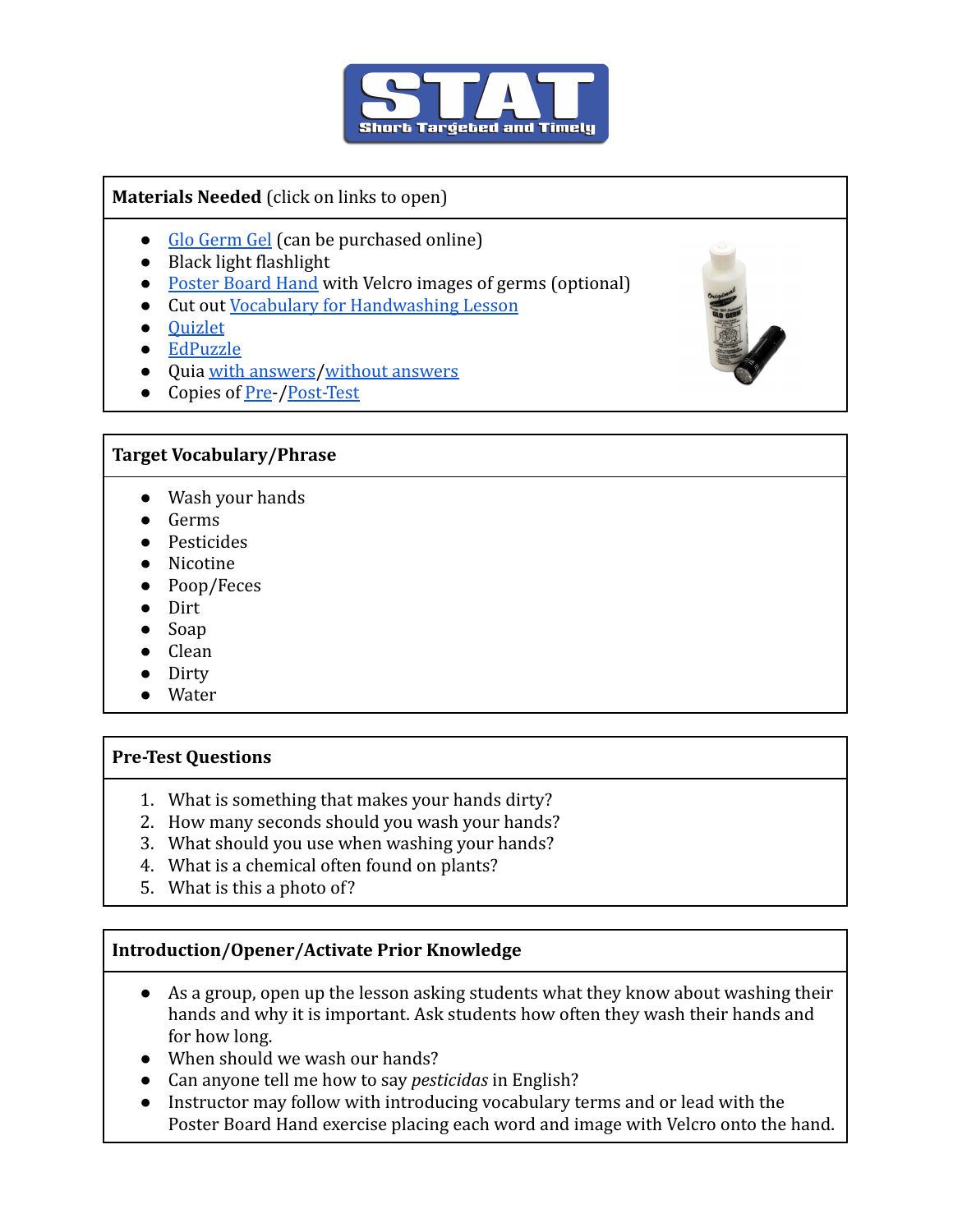

### **Introduce Key Vocabulary:**

Instructor will go through each word in English, Spanish, and practice pronunciation.

- *I say: dirt, We say: dirt, You say: dirt.*
- *●* Instructor may put their finger on their chin as a signal for when the instructor speaks and on their ear for when students speak. Say the words/phrases in English and have students repeat. Continue this method for each vocabulary word chosen.
	- Repeat the word *dirt*.
	- Look at your big thumb and say *dirt*.
	- What is this a picture of?
	- Yell out the word *dirt*/ whisper the word *dirt* etc.
- *●* Vocabulary words **taught/adjusted** to OSY work environment.
	- Repeat the term and give feedback until the student closely mimics your pronunciation.

**In-Person Activity 1**: Give each student an image and or word card related to the lesson. Place each image onto a piece of Velcro that will attach to the hand. Have students match up images with the correct term. Create a conversation around things we may touch. Ex. nicotine residue, dirt, bacteria, etc.

**In-Person Activity 2:** Have a student or volunteer come up to receive a drop of Glo Germ Gel. Have the student rub this gel all over their hands as they would lotion. Next take a black light flashlight and shine it on their hands. This will reveal germs and other bacteria shown that may be on their hands. Then have the student wash their hands as they normally would. Shine the blacklight flashlight onto their hands to reveal areas they may have missed while washing. Share with students how germs can stick to our hands and can make us sick. Include the importance of washing your hands for 20 seconds. Explain why it is important to wash our hands and demonstrate scrubbing every part of your hands. Explain to students to watch carefully as they will be tested on how well they wash their hands.

**\*\* Make sure to have students apply Glo Germ Gel first before teaching them the proper way to wash their hands.**

# **Virtual Activities:**

- Students practice vocabulary using [Quizlet.](https://quizlet.com/_a8yx79?x=1qqt&i=2rb91e)
- [EdPuzzle video](https://edpuzzle.com/assignments/61aeeca037d78842a69e7dfc/watch)
- [VIDEO: Germs, Bacteria, and Diseases Living on Your Phone](https://drive.google.com/file/d/1uHeO8WelxRYdfDZ-pj3eBAvKkZahiqFy/view?usp=sharing)